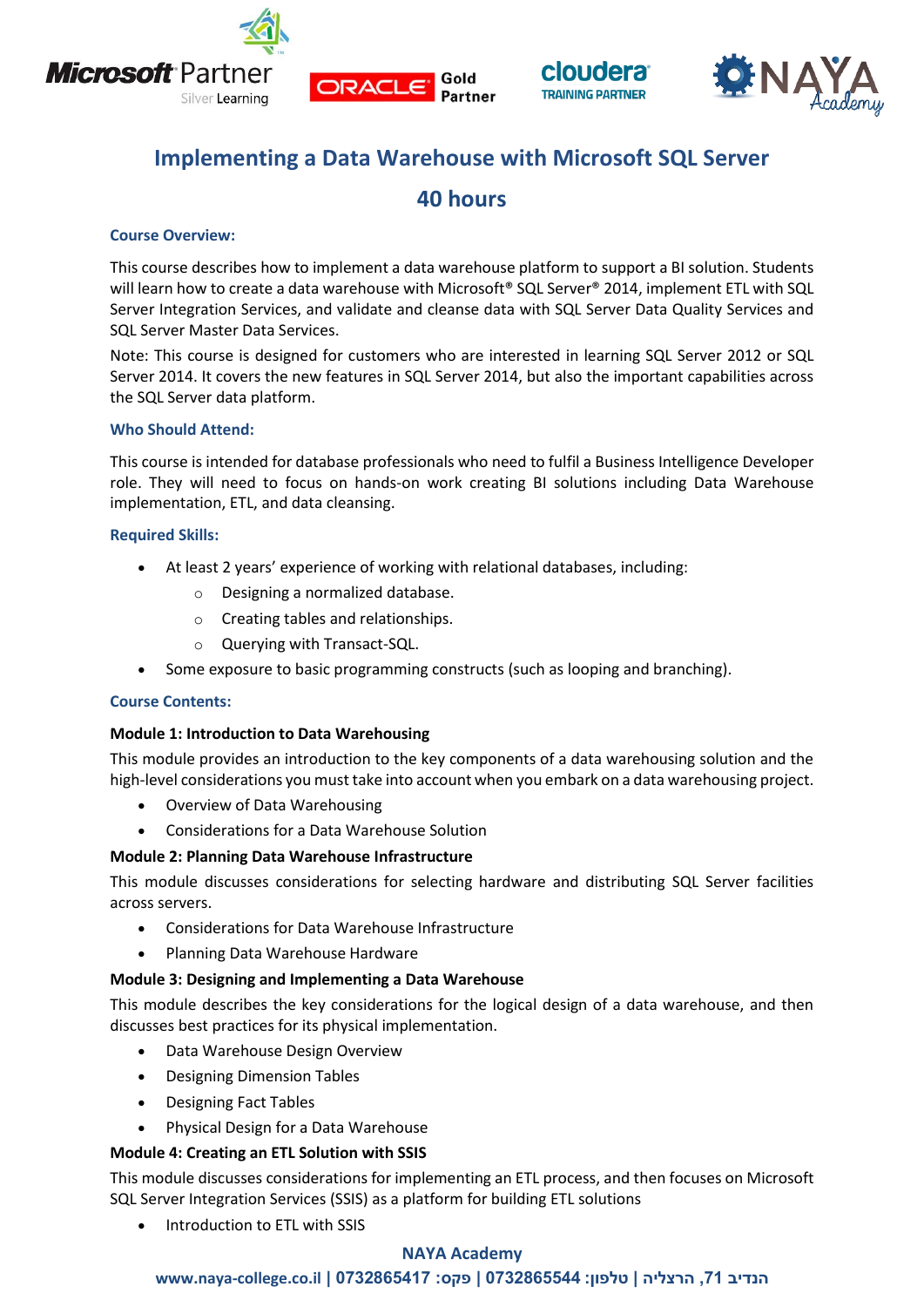

Silver Learning







- Exploring Data Sources
- Implementing Data Flow

## **Module 5: Implementing Control Flow in an SSIS Package**

This module describes how to implement ETL solutions that combine multiple tasks and workflow logic.

- Introduction to Control Flow
- Creating Dynamic Packages
- Using Containers
- Managing Consistency

## **Module 6: Debugging And Troubleshooting SSIS Packages**

This module describes how you can debug packages to find the cause of errors that occur during execution. It then discusses the logging functionality built into SSIS that you can use to log events for troubleshooting purposes. Finally, the module describes common approaches for handling errors in control flow and data flow.

- Debugging an SSIS Package
- Logging SSIS Package Events
- Handling Errors in an SSIS Package

## **Module 7: Implementing a Data Extraction Solution**

This module describes the techniques you can use to implement an incremental data warehouse refresh process.

- Planning Data Extraction
- Extracting Modified Data

## **Module 8: Loading Data into a Data Warehouse**

This module describes the techniques you can use to implement data warehouse load process.

- Planning Data Loads
- Using SSIS for Incremental Loads
- Using Transact-SQL Loading Techniques

## **Module 9: Enforcing Data Quality**

This module introduces Microsoft SQL Server Data Quality Services (DQS), and describes how you can use it to cleanse and deduplicate data.

- Introduction to Data Quality
- Using Data Quality Services to Cleanse Data
- Using Data Quality Services to Cleanse Data

## **Module 10: Master Data Services**

Master Data Services provides a way for organizations to standardize data and improve the quality, consistency, and reliability of the data that guides key business decisions. This module introduces Master Data Services and explains the benefits of using it.

- Introduction to Master Data Services
- Implementing a Master Data Services Model
- Managing Master Data
- Creating a Master Data Hub

## **Module 11: Extending SQL Server Integration Services**

This module describes the techniques you can use to extend SSIS. The module is not designed to be a comprehensive guide to developing custom SSIS solutions, but to provide an awareness of the fundamental steps required to use custom components and scripts in an ETL process that is based on SSIS.

## **NAYA Academy**

## **www.naya-college.co.il | 0732865417 :פקס | 0732865544 :טלפון | הרצליה ,71 הנדיב**